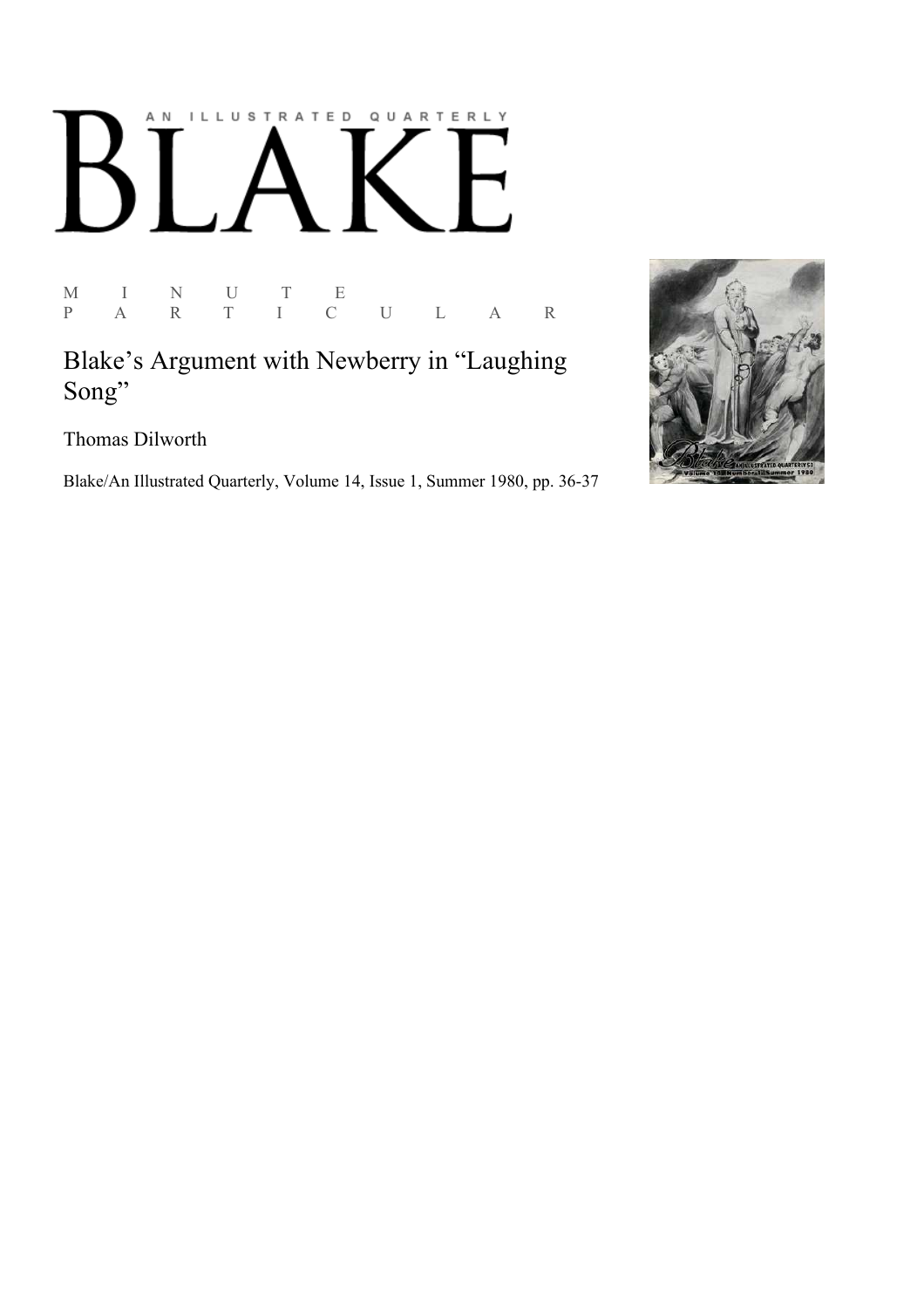# JOHN DENNIS AND BLAKE'S GUINEA SUN

# **By Edward Strickland**

**By Edward Strickland**<br> **n** the long fourth chapter of his 1704 es<br>
"The Grounds of Criticism," John Dennis<br>
draws a distinction between "Vulgar Pass<br>
and "Enthusiastick Passion, or Enthusiasm." In n the long fourth chapter of his 1704 essay "The Grounds of Criticism," John Dennis draws a distinction between "Vulgar Passion" delineating the latter he uses as an example our various perceptions of the sun: "... [T]he Sun mention'd in ordinary Conversation, gives the Idea of a round flat shining Body, of about two foot diameter. But the Sun occurring to us in Meditation, gives the Idea of a vast and glorious Body, and the top of all the visible Creation, and the brightest<br>material Image of the Divinity."<sup>1</sup> In his famous conclusion to "A Vision of The Last Judgment," Blake echoes Dennis' exemplary contrast both in his imagery and diction. Blake, however, is contrasting the world of Imagination, rather than Enthusiasm, and Generation: "What it will be Questiond When the Sun rises do you not see a round Disk of fire somewhat like a Guinea 0 no no I see an Innumerable company of the Heavenly host crying Holy Holy Holy<br>is the Lord God Almighty ... ... ... In the original, ironically, Dennis, while acknowledging the aesthetic superiority of "Enthusiastick Passion," proceeds in most un-Blakean fashion to recommend to poets the mastery of eliciting "Vulgar Passion," since more readers are capable of experiencing it .

1  *The Critical Works of John Dennis,* ed. Edward Niles Hooker (Baltimore: Johns Hopkins, 1939-43), I, 338-39.

2  *The Poetry and Prose of William Blake,* ed. David V. Erdman (Garden City: Doubleday, 1965), p. 555.

# BLAKE'S ARGUMENT WITH NEWBERRY IN "LAUGHING SONG"

# **By Thomas Dilworth**

A lthough David Erdman claims that "Laughing Song" in *Songs of Innocence* owes much to Anna Barbauld's *Hymns in Prose for Children*  (1781), and David Bindman has discovered a visual influence on Blake's illumination for "Laughing Song," no specific literary source or influence has<br>been proposed for Blake's lyric.<sup>1</sup> Certain affinities in form and content suggest, however, that in literature for children Blake's song does have a prototype--a short lyric entitled "How to Laugh," which appears in Newbery's *A Pretty Book for Children* (1761) and *A Collection of Pretty Poems*  (1770).

John Newbery (1713-1767) wrote, printed, and published some of the best and most beautifully bound books produced for children during the

eighteenth century. His collections of rhymes are relatively free of the repressive moral and religious indoctrination characteristic of the vast majority of books for children then in print. For this reason, he has been seen as a possible influence on Blake.<sup>2</sup> At the very least, Newbery's work can be said to stand largely outside the implied criticism, in *Songs of Innocence,* of traditional and contemporary literature for children. His rhyme "How to Laugh" seems a special case, however, in that it is Newbery's only lyric to which Blake specifically alludes, and with which he apparently takes issue.

The verbal and conceptual similarities between Blake's "Laughing Song" and Newbery's "How to Laugh" are striking. Newbery's four-line rhyme concerns human laughter as an expression of Nature in relation to other of Nature's modes of expression:

> Nature a thousand Ways complains, A thousand Words express her Pains: But for her Laughter has but three. And very small ones, Ha, Ha, He.

Blake's subject is the same, and he uses the same laughing sounds to conclude the last two of his three stansas.

But Blake contradicts the assertion in Newbery's rhyme that Nature has only "three words"--"and very small ones"--to express happiness, whereas her numerous other sounds complain and express pain. In Blake's lyric, expressions of pain are altogether absent. And instead of personifying nature as a whole, Blake humanizes her various aspects. Parts of the landscape, together with birds , grasshoppers, and even the air, laugh independently though in harmony with man's own preverbal "Ha, Ha, He":

When the green woods laugh, with the voice of joy

And the dimpling stream runs laughing by, When the air does laugh with our merry wit, And the green hill laughs with the noise of it.

When the meadows laugh with lively green And the grasshopper laughs in the merry scene, When Mary and Susan and Emily, With their sweet round mouths sing Ha, Ha, He.

When the painted birds laugh in the shade Where our table with cherries and nuts is spread

Come live & be merry and join with me, To sing the sweet chorus of Ha, Ha, He.<sup>3</sup>

Joyful innocence is here shared equally by man and by nature in its broad diversity and particularity. This is not mere personification or pathetic fallacy, but a clarity of vision in which, as Blake later put it , "All Human Forms" are "identified even Tree Metal Earth & Stone" (*Jerusalem* Ch. 4, pl. 99:57).

The whole of *Songs of Innocence* implies the metaphysical equality and communion of man, nature, and the divine. But there is more human expression on the part of nature in "Laughing Song" than in all the rest of *Songs of Innocence*.<sup>4</sup> That makes "Laughing Song" a focal point in the *Sonps* for the